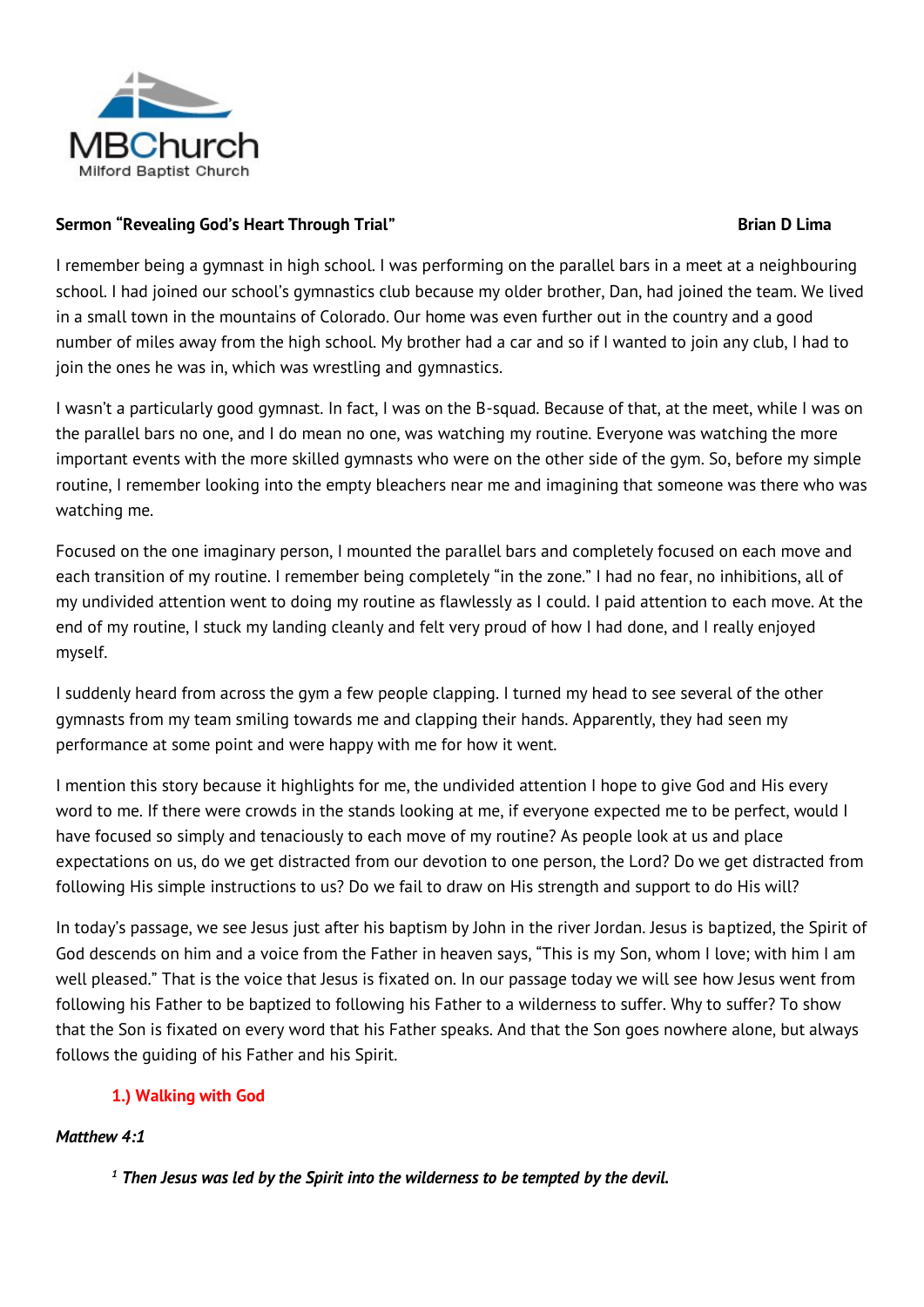In Matthew 4:1, it is vital to know that Jesus is being led to enter the wilderness by his Father through His Spirit. Jesus is not choosing for himself to test how powerful he might be to resist temptations. He is not acting just on his flesh. He is following the Spirit's call to enter a period of testing. The Spirit is leading Jesus to be alone without resources to be tested by the devil.

When we first consider this we might be a bit shocked. Why would the Spirit lead Jesus into a barren wilderness alone to be tempted by the devil? Shouldn't God also lead a group of spirit-filled disciples to support Jesus? Isn't the saying true in the Old Testament that, "though one may be overpowered, two can defend themselves. A cord of three strands is not quickly broken" (Ecclesiastes 4:12). Why is the Spirit leading Jesus to be alone?

While it would wise for fallen men and women to seek support from others, Jesus is different. He has all that he needs through his union with the Father and the Spirit. He is sustained by the King over Creation. Again, it is important to know that Jesus doesn't go out by himself into the wilderness to prove himself to others. He simply follows what his Father wants him to do as his Father gently guides him by His Spirit. We will see in what follows the importance of Jesus' union with the Father and Spirit has when he is tempted by the devil in this barren land.

# **2.) God Gives Food**

## *Matthew 4:2–4*

*<sup>2</sup> After fasting forty days and forty nights, he was hungry. <sup>3</sup> The tempter came to him and said, "If you are the Son of God, tell these stones to become bread."*

*4 Jesus answered, "It is written: 'Man shall not live on bread alone, but on every word that comes from the mouth of God.'"*

In Matthew 4:2–4, after a long period in the wilderness with no food, Jesus body needs food. His body is no doubt breaking down because it needs food to sustain it. This is a point of real vulnerability. It's not as if Jesus has been without food for a day. Hunger pains then aren't real. They don't really indicate that the body really needs food at that point. We get hunger pains because our bodies are conditioned to eat at a certain time. Our hunger pains are really only our body's preparation to eat. Jesus' body was in real need of nourishment. His body truly needed nourishment.

At this point, the devil tempts Jesus. The devil knows that Jesus is the Son of God. Where humanity does not recognize Jesus as God's Son, the devil certainly is without excuse. He recognizes the Son of God and attempts to tempt him to abandon his union with his Father. The devil challenges Jesus. He says, "If you are the Son of God, certainly you can provide yourself some bread from these stones!" Maybe the devil is saying, "Why suffer hunger if you have the power to feed yourself?"

Remember the temptation of Eve and the Tree of the Knowledge of Good and Evil. Eve saw value in the fruit God told her not to eat. Eve, "saw that the fruit…was good for food and pleasing to the eye, and also desirable for gaining wisdom…(so) she took some and ate it" (Genesis 3:6). Certainly the idea of making bread to eat would have had real value to Jesus after so many days without nourishment.

But Jesus reveals real faith in action. Jesus is drawing on the life of his Father and the Holy Spirit. Jesus is unified with eternal life and because of that he has the nourishment he needs. But Jesus didn't have to figure this truth out himself, his Father had already taught him this lesson. This lesson was written down before that,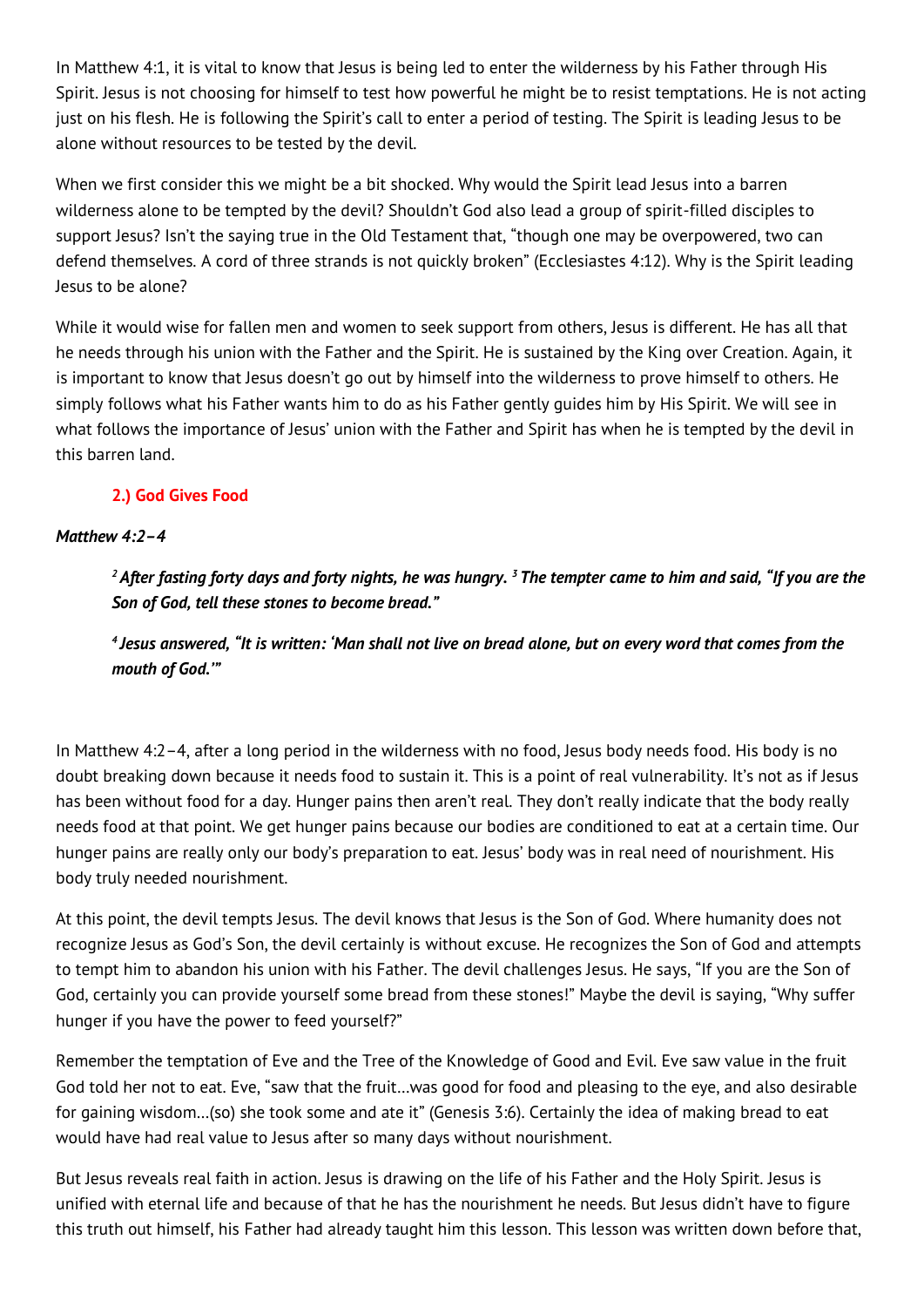"Man shall not live on bread alone, but on every word that comes from the mouth of God." Certainly bread is food, it is nourishing, but in God was eternal food that sustains one forever.

## **3.) God Gives Authority**

### *Matthew 4:5–7*

*<sup>5</sup> Then the devil took him to the holy city and had him stand on the highest point of the temple. <sup>6</sup> "If you are the Son of God," he said, "throw yourself down. For it is written:*

*"'He will command his angels concerning you, and they will lift you up in their hands, so that you will not strike your foot against a stone.'"*

#### *7 Jesus answered him, "It is also written: 'Do not put the Lord your God to the test.'"*

In Matthew 5:5–7, the devil can see that Jesus clings to his Father and the Spirit He has given to guide and empower him. The devil attempts to dislodge that unity a second time. Remember Jesus is following the Spirit who is calling Jesus to be tempted by the devil. Jesus isn't, by himself, following the devil in order to prove to the devil that he is stronger or better than the devil. There is no competition going on here. There are not two sides locked in a struggle. Jesus is filled and following the Spirit who is calling him to reveal to the devil and to the world the incomparable value and glory of God.

The devil takes Jesus to Jerusalem, the holy city where God has chosen to establish His reign in Creation. The devil takes Jesus to the top of the temple itself, the top of the earthly throne room of the Great King of Heaven. The devil says, "If you are the Son of God, throw yourself down because it has been written by God Himself that he would protect His Son from injury."

It is difficult to know why this would have tempted Jesus. Why would Jesus wish to listen to the devil? What would he gain from jumping? It was easier to see the temptation to create food, but not here. Did the devil think he was striking fear in Jesus and that Jesus would respond in fear and prove to the devil his authority over him? It is clear that Jesus has been without physical nourishment for a very long time. We remember that his body is breaking down from the lack of food. Could it be that the devil is prodding the armour of Jesus to see if, in his weakness and vulnerability, he might give in to the devil's temptation to "fight" him on his own?

Whatever the temptation was, it had no effect on Jesus' heart to cling to His Father and His Spirit. Jesus didn't need to prove to anyone no matter his circumstances, even desperate ones that he found himself in, that he had spiritual authority over Creation as the Son of God. Not fighting against the attacks of the devil on his own, Jesus hears from the Spirit and replies, "It is also written: 'Do not put the Lord your God to the test.'" The Father has given Jesus authority because the Son clings to the Father no matter the temptation.

## **4.) God Gives Glory**

#### *Matthew 4:8–11*

*<sup>8</sup> Again, the devil took him to a very high mountain and showed him all the kingdoms of the world and their splendour. <sup>9</sup> "All this I will give you," he said, "if you will bow down and worship me."*

*<sup>10</sup> Jesus said to him, "Away from me, Satan! For it is written: 'Worship the Lord your God, and serve him only.'"*

*<sup>11</sup> Then the devil left him, and angels came and attended him.*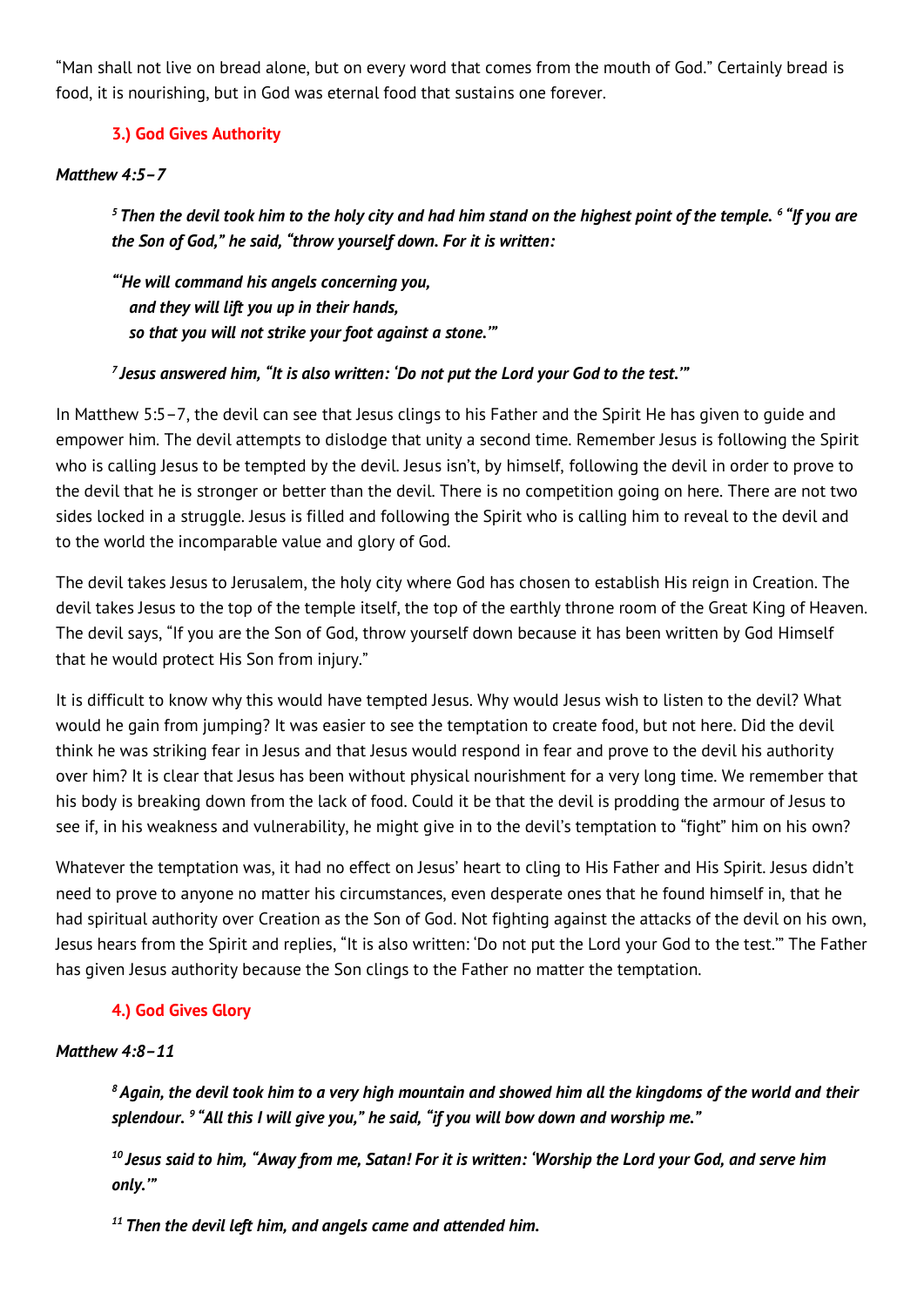In Matthew 4:8–11, it's possible that the devil knows that Jesus would be glorified and reign over Creation. It's possible that he sought to entice Jesus to take his rightful place as King over the nations of the world without having to die for the sins of the world. The devil takes Jesus to a place in which he can see all the kingdoms of the world and their splendour. There the devil says, "take them now rather than having to die like a criminal on a cross." The devil tempts Jesus to take the easy road of selfishness and not the difficult road of righteousness. The devil promises a quick road to glory if Jesus would worship and follow the devil.

Weak and dying from malnourishment, tortured by an enemy who seeks to destroy him, Jesus shows that, united with his Father and His Spirit, he really needs no other thing. Jesus says, "Away from me, Satan! For it is written: 'Worship the Lord your God, and serve him only.'" Jesus hasn't won the fight against the devil. Jesus has simply shown the devil that he has nothing to offer. United with his Father and His Spirit, Jesus has food, has authority and has glory. The devil can give nothing but lies.

Of course Jesus does reign over the nations of the world, but he does so as a Son united to his Father and guided by His Spirit. God alone gives food, gives authority, gives glory. The devil merely tempts others away from these good gifts from God. The devil tempts in order that he might destroy, because he knows that one day that will be his earned end. It was revealed in a vision that the devil who tempts and deceives the world would be thrown into a lake of burning sulfur where there he would be tormented day and night for ever and ever (Revelation 20:10).

After these lies and temptations to destroy are finished at the direction of God and His Spirit, angels do appear and attend to Jesus. Jesus reveals to the world the righteous path of his Father to provide a sacrifice that is pure and sinless so that His children and His creation would be restored and sealed forever. Whereas we are easily swayed by the temptations of the devil, Jesus has shown us that his life is one that stays united with his Father and His Spirit.

#### **What is our application for today?**

## **Don't live your life on your own trying to prove yourself**

It is too easy thinking life is filled with lessons we get to learn in order to better ourselves. We can think that the world is an exciting place that we hope to explore and become better for it. But when we say or think these things are we really just living our lives on our own? Sure, we ask for God's guidance sometimes and we try to do Christian things, but are we just living our lives like Adam and Eve did when saw the fruit of the Tree of the Knowledge of Good and Evil. They knew that God had prohibited them from eating it, but they saw value on their own in eating. The fruit was good for food, pleasing to the eye and desirable for gaining wisdom. Aren't there times when we make our own decisions and try to improve our lives on our own?

Jesus teaches us an important lesson. He shows his followers that the Spirit of God desires to lead and empower them ALL THE TIME. We were never meant to live life on our own. I remember the first time that truth became clear to me. I was living in Hawaii and a friend in our church's youth group, John Biggs, who is now a Lutheran pastor in the States told me we were never made to be alone even when we leave all other people. We were never meant to be by ourselves.

Strange right? It seems natural for us to think that we need "alone time." People who are introverted think they need to be by themselves in order to recharge. But Jesus shows us that we were not created to be alone. We were created to be unified with the Father, Son and Holy Spirit. We may need a break from serving others, but even then we don't get to decide when. We should trust that the Holy Spirit will guide us to places where he will restore us through the life of Christ given to us.